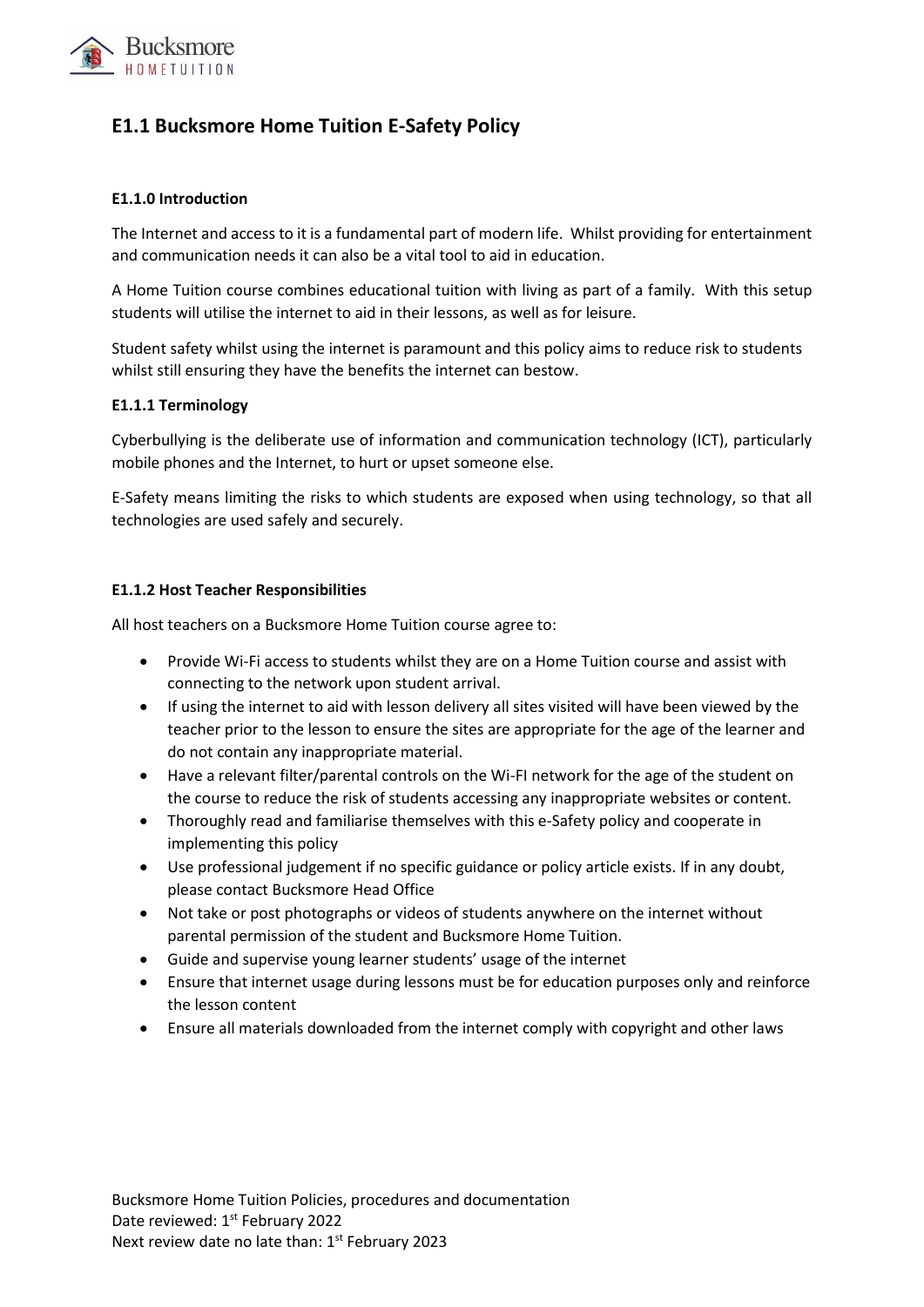

## **E1.1.3 Student responsibility**

- Students must not deliberately search for anything inappropriate whilst using the internet.
- If they accidentally find anything unsuitable, or that could be deemed offensive, they should inform their host teacher immediately.
- If they see anything they are unhappy with or receive messages they do not like, they should tell their host teacher immediately.
- Students should not tell strangers their names or anything personal about them, or send pictures if they don't know them.
- Students should not use another person's mobile phone/laptop/camera/game devices without permission.
- Any messages or emails sent should always be polite and sensible.
- Students should not take, send or post to any websites/social media networks any pictures of other people without that person/s permission.
- If students are not sure about anything online or how to be safe, they should ask their Home Tuition teacher for help.
- Students should not be friends with teachers or any adult from Bucksmore Home Tuition on Facebook, Instagram, Twitter or another social networking website.

## **E1.1.4 Responses to cyber-bullying**

Cyber-bullying can be defined as "the use of Information Communication Technology, particularly mobile phones and the internet, deliberately to hurt or upset someone." (DCSF 2007).

The Department of Education and Childnet have produced resources that can be used to give practical advice and guidance on cyber-bullying. See:<http://www.digizen.org/cyberbullying>

Cyber-bullying (along with all forms of bullying) will not be tolerated. Activities conducted outside of Bucksmore Home Tuition or the host teacher's premises that in our opinion constitute cyber- bulling will also be covered by this policy. Instances of Cyber-bullying will be dealt with according to the Bucksmore Home Tuition's anti-bullying policy. All incidents of cyber-bullying reported to the Bucksmore Home Tuition will be recorded.

Bucksmore Home Tuition will take reasonable steps to identify the person(s) responsible for any instances of cyber-bullying such as examining system logs, identifying and interviewing possible witnesses and contacting the service provider and the Police if necessary.

Sanctions may include:

- Informing parents/guardians
- The withdrawal of privileges e.g. to use a phone or to use the Bucksmore Home Tuition teacher's internet facilities
- The person(s) responsible being instructed to remove any material deemed to be inappropriate
- Temporary or permanent exclusion in the most serious cases
- The Police being contacted if a criminal offence is suspected